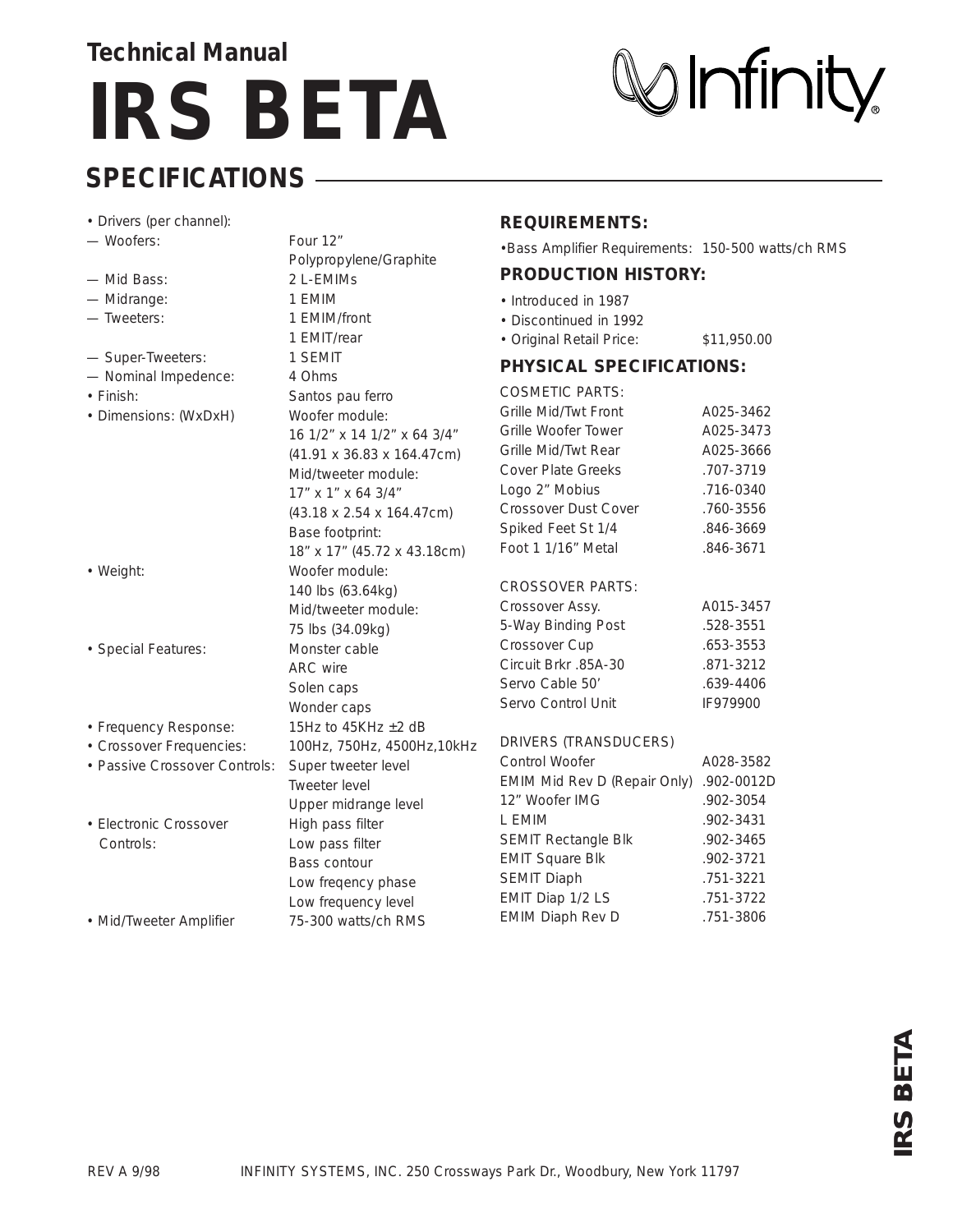**Technical Manual**

**IRS BETA**

#### **TECHNICAL SPECIFICATIONS**



*(W) – Wonder Capacitor (s) – Solen Capacitor*

 $\otimes$  Infinity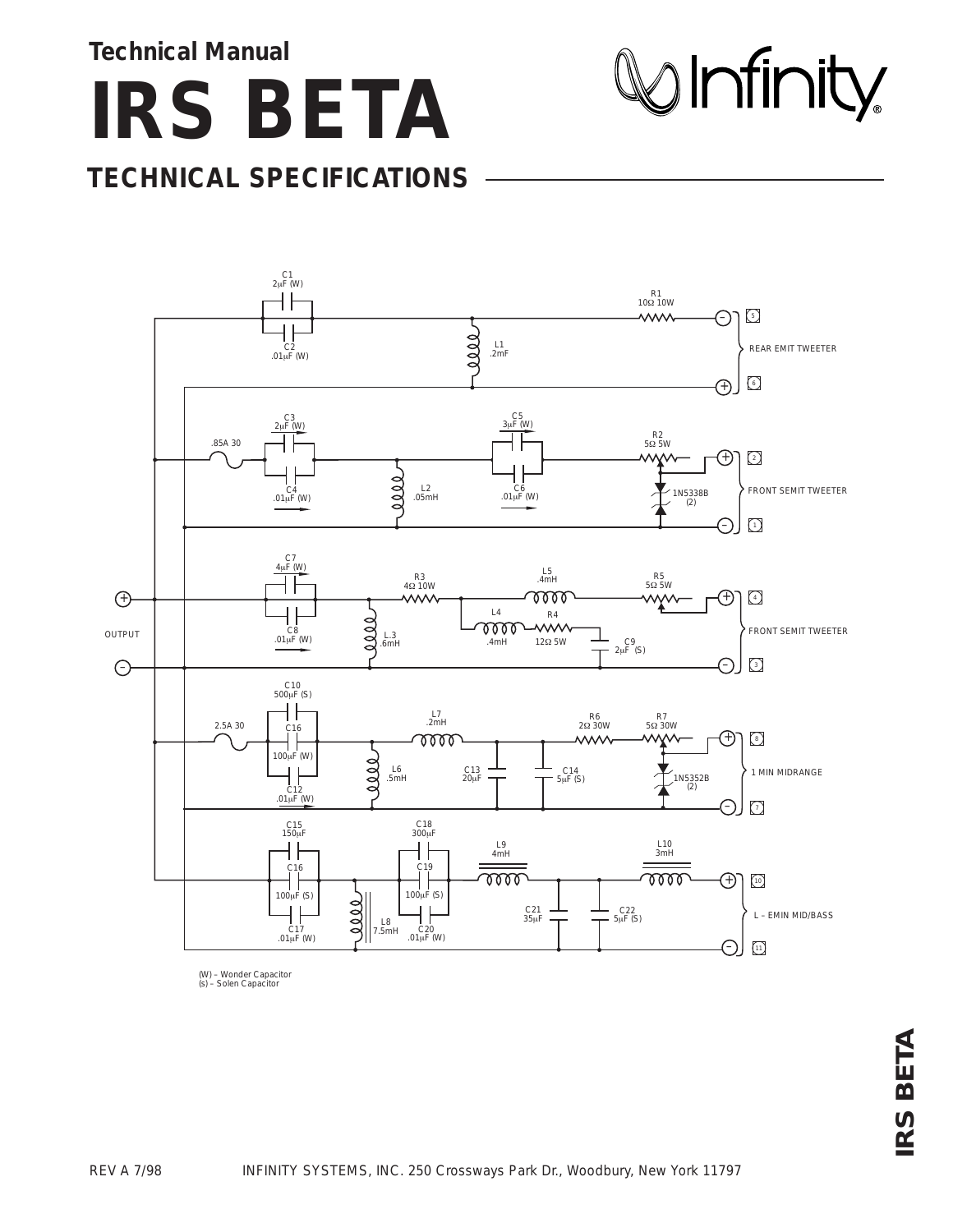**Technical Manual**

**IRS BETA**

**TECHNICAL SPECIFICATIONS**

 $\mathcal Q$  Infinity